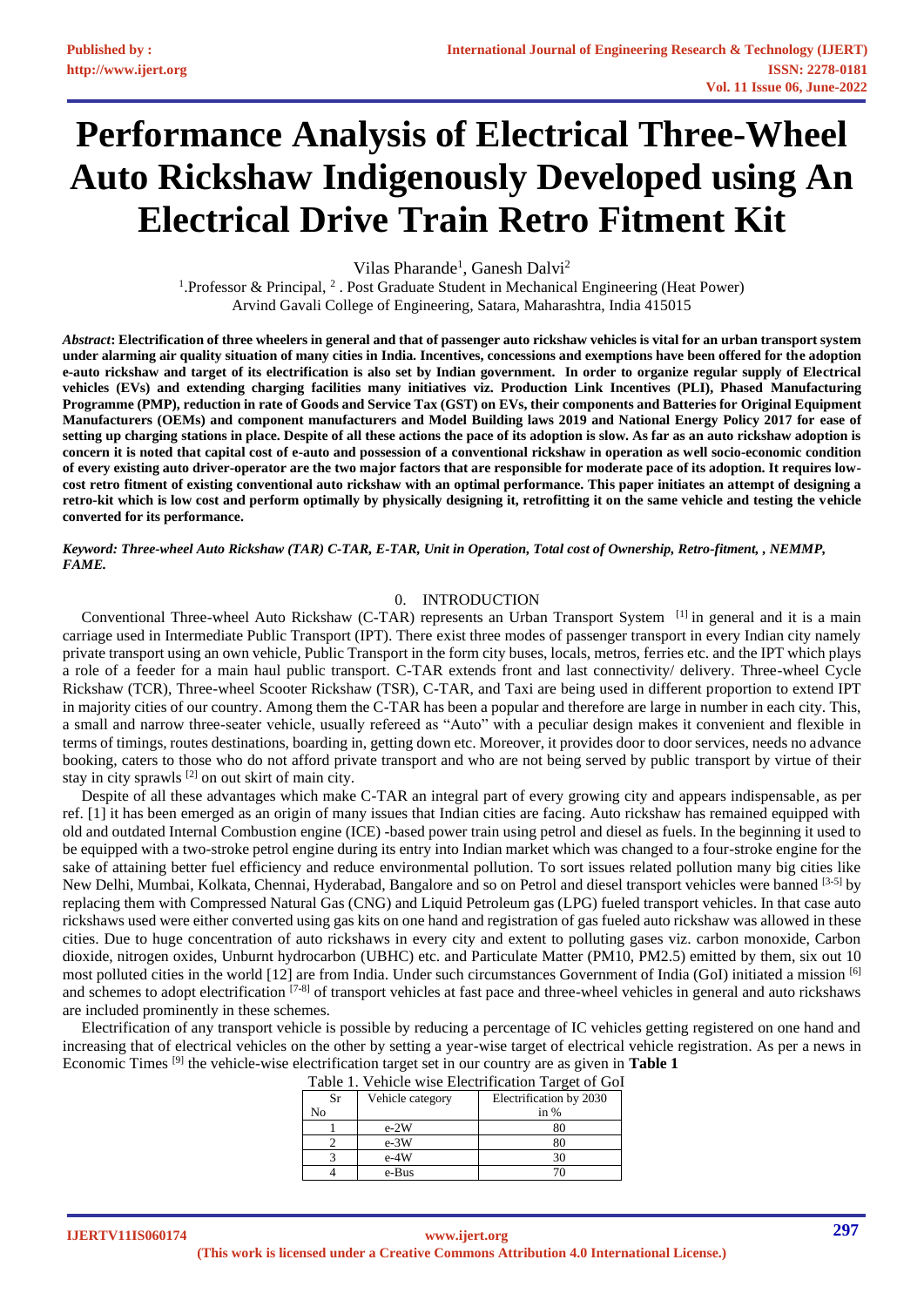The electrification of auto rickshaws is possible by selling e-auto by OEMs or by converting existing conventional auto rickshaw in e-auto. As per a FAME portal of Department of Heavy Industry (DHI), Ministry of Heavy Industry and Public Enterprises (MHI&PE), Government of India (GoI) there are seven OEMs viz. Mahindra Electric Mobility Ltd. (MEML), Piaggio Vehicles Pvt. Ltd. (PVPL), Champion Polyplast Ltd. (CPL), Keto Motors Pvt. Ltd. (KMPL), Scooter India Ltd. (SIL), Om Balajee Auto India Pvt. Ltd. (OBAPL) and Mir Auto Pvt. Ltd. (MAPL) who produce models of L5M electric vehicles. Moreover, there are number of OEMs and models as give in **Table 2** of other three three-wheel EV categories viz. e-Rickshaw, e-card and L5N being produced to achieve more and faster adoption of Three-wheel EVs.

| Sr. | Three-wheel | No of       | No of models |
|-----|-------------|-------------|--------------|
| No  | Category    | <b>OEMs</b> |              |
|     | E-Rickshaw  | 23          | 29           |
|     | E-Cart      |             | 15           |
|     | L5M/E-Auto  |             | 09           |
|     | L5N         |             | 27           |
|     |             | Total       | 80           |
|     |             | Models      |              |

Table 2: FAME Approved Three-wheel OEMs and Models

Also, there are 8 retrofitters as per Singh, s. et al <sup>[\[10\]](#page-14-2)</sup> who are in the business of retro fitment auto rickshaws into e-auto rickshaw as given in **Table 3**, with varying cost of conversion. They are approved by Automotive Research Association of India (ARAI) and (International Centre for Automotive Technology (iCAT) as retrofitters.

Despite of all these initiatives on the supply side an extent of electrification is moderate, and it is a cause of concern.

|         | Table 5. List of Audiofised Redoffiels involved in Auto Rickshaw Conversion |                          |                           |  |
|---------|-----------------------------------------------------------------------------|--------------------------|---------------------------|--|
| Sr. No. | Name of Retrofitter                                                         | <b>Place of Business</b> | Products                  |  |
|         | 3 EV Industry Pvt. Ltd.                                                     | Karnataka                | Retro kit                 |  |
|         | EVCO India                                                                  | Maharashtra              | Retro kits of MVs         |  |
|         | <b>Enviro Smart</b>                                                         | Andhra Pradesh           | Retrofit                  |  |
|         | Manatec EV Drive Pvt. Ltd.                                                  | Tamil Nadu               | retro kit                 |  |
|         | Power Global                                                                | New Delhi                | Battery Swapping,         |  |
| 6       | Race Energy                                                                 | Telangana                | retro kit, Battery Swap   |  |
|         | Volta Auto. India Pvt. Ltd.                                                 | Karnataka                | Volta80X/ Cargo/ Retro    |  |
| 8       | Velvel Motor India Pvt. Ltd.                                                | Tamil Nadu               | E-scooter, E-auto, E-bike |  |

Table 3. List of Authorised Retrofitters involved in Auto Rickshaw Conversion

This paper is about development of a low-cost retro-kit with optimal performance for converting a C-TAR into E-TAR. It is possible to get such a kit by physically designing it for a given model, retrofitting it on that model to convert it into E-TAR, testing and analysing its' performance for further improvement and finalize the retro-kit required. It may take 2-3 iterations for the final kit which is low-cost with optimal performance. This project is the first step in achieving it. The paper comprises of six sections among which a second section about a survey of literature undertaken for this work followed by a rationale for conversion of existing Units in Operation (UIO) (conventional auto rickshaw) explained in section 3. A section 4 is about a project methodology in which details of step-by-step execution are provided from a selection of a vehicle model through development of Electrical Drive Train (EDT) as a retro-kit followed by its retro-fitment on the model selected and finally the way it is tested. The last two sections provide data compilation, analysis, results and conclusions related to testing of E-TAR.

# 1. LITERATURE REVIEW

Thakur, P. and Pal, S. (2019)<sup>[1]</sup> propose an urgent need of regulatory mechanism for fast-paced adoption of electric auto rickshaw in Indian cities. Regulatory mechanisms suggested by authors are -1) To reduce upfront cost either through incentives, concessions and exemptions or by retrofitting vehicles in operation using a properly designed kit 2) To prepare a Scrapping and transition plan 3) To introduce an open permit system with subsidy in permit fee and exemption on road tax and registration charges for e –auto 4) To remove hurdles in getting finance with a low rate of interest 5) To create e-auto zones to glorify its adoption 6) To establish sufficient number of charging stations across country 7) To enhance awareness about e-auto in auto drivers and people.

Technology Business Incubator Unit (TBIU), Indian Institute of technology (IIT), Delhi (2009) <sup>[2]</sup> reports on two and threewheeler in India with reference to driving force of industry, government policies, regulatory framework, traffic issues and conflict with other vehicles and road users. The report specifically emphasizes following in the context of three wheelers- cheap taxis, provide mobility to a class of society who can't afford a personal vehicle to use as a private transport and those not being served by public transport due to location of their stay, neglected by policy makers but important based on data, important part of IPT, feeder for main haul public transport to ensure better load factor for it.

Mulhall, P. et al  $(2007, 2009)$  and 2010) write a paper-sequence  $[3-5]$  regarding their experience of a project 'Entrepreneurial Interprofessional Project (EnPRO)' offered to them in Illinois Institute of Technology (IIT) Chicago, USA. These three papers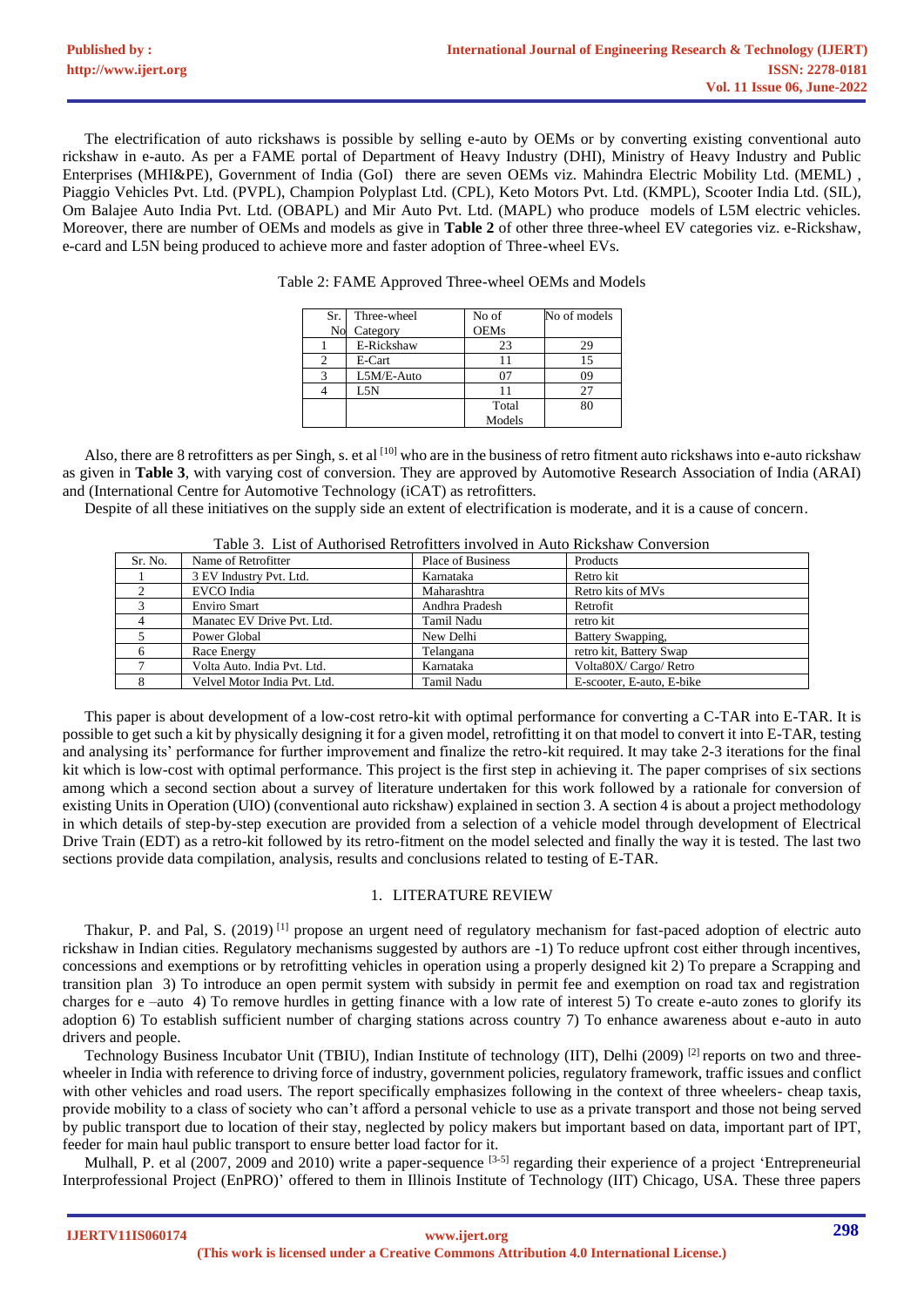are written based on study of contemporary Indian situation for accepting electrification of an Auto rickshaw, designing an e-auto and infrastructure using simulation tools viz. ADVISOR and HUMER and testing its performance through experimentation using a data logger. Many details regarding history of auto rickshaw and Indian transport systems, different architect of EV, motor and battery requirement are given in this paper.It gives systematic procedure in undertaking the EV conversion project.

Department of heavy Industry (DHI), Ministry of Heavy Industry and Public Enterprises (MHI&PE Government of India  $(Gol)$ ) (2012) prepared a mission plan  $[6]$  to initiate electrification of transport in India, popularly known as National Electrical Mobility Mission Plan (NEMMP) 2020 and imposed in this country from year 2013. The vision of this plan is to emerge as a leader in xEV 2-wheeler and 4-wheeler market in the world by 2020 with total sale by 6-7 million units by 2020 and ensure Fuel security to India. It is the first road map for the country to achieve electrification.

DHI, MHI&PE (2015, 2019)<sup>[7-8]</sup> prepared two documents about Faster Adoption and Manufacturing of Hybrid and Electrical Vehicles in India (FAME) schemes to accelerate electrification of motor vehicles. FAME-I is implemented during FY 2015 – FY2019 while FAME-II is being implemented from FY2019-20 till FY 2024-25. Broadly both the schemes achieve demand promotion through offering demand incentives and extending charging infrastructure to end users. Moreover, there is provision for information dissemination, education, and communication to society for further promotion of EV use. Total fund allocation provided for the schemes was INR 795 crore and INR 10,000 crore among which maximum fund allocated to offer demand incentive to end users in procuring 2-3 wheelers by paying it to OEMs and reduce upfront cost of the vehicle. In the same line 19 states prepared EV Policies to offer incentive, subsidy, and exemptions over Motor tax, registration charges, Permit fee etc.

Economic Times link [9] has details of targets set by GoI to achieve electrification of different category of vehicles by 2030.

Singh, S. et al (2017) <sup>[10]</sup> stress need of conversion of a Conventional Vehicles (CV) to electrical vehicles (EV) to offer smart public transport for Indian cities under smart city Mission (SCM). The paper highlights that every solution for converting different categories of CVs is smart and sustainable using industry 4 solutions. Authors are of a strong belief that the conversion mitigates concerns of people towards cost and arrive at a kit design which ensures optimization of cost and performance. The statistical data regarding fuel saved, carbon credit acquired per one conversion is supplied in the paper.

AISC, MoRTH, <sup>[11]</sup> AIS-053 categorizes various types of vehicles into L, M, N categories and places e-auto into L5M category. Kumar, P. and Chakraborty, S. (2020) <sup>[12]</sup> explain concept of Total Cost of Vehicle (TCO) in deciding economic viability of various vehicles in their electrification. Based on Annual Km Travel (AKT) and considering Capital Expenditure (CPEX), Operation Expenditure (OPEX) and life of vehicle they calculated TCO of 2 wheelers, 3wheels, 4 wheelers and buses per kilometer. It helps in analyzing how e-auto are financially economical solution by comparing its TCO with that of petrol, diesel and CNG auto rickshaws and give the AKT =110 km/day and 40000km/ day as an economically viable in adopting e-auto. The paper explains the way incentives, subsidy, exemption etc. reduces TCO of EVs and helps in their faster adoption.

Ramachander, A. et al  $(2015)^{[13]}$  conducted study of financial well-being of auto rickshaw drivers- owners with Bangalore city as a case. As per them auto rickshaw drivers are either owners or those operate it by taking it on rent. Due to a socio-economic condition majority of them earn just enough to meet needs and savings are insufficient to go for another vehicle. So, for them procuring e-auto is distant dream.

Badami, M. G. et al (2016) [14] provide policy framework by integrating auto rickshaw users and public perspectives with that of driver operators. The framework suggested by them comprises of open permit system, improved access to formal credit sector, timetable for regular fare revision, and phasing out 2-stroke auto rickshaws. Authors highlight many odd things about rickshaw business which keeps drivers handicap and making ownership of auto rickshaw difficult for them.

Hofmann, T. et al (2009) [15] selected Bajaj RE 2 stroke petrol engine Auto rickshaw for a modeling. It helped us in selection of a model in this project. As per authors testing is essential in optimizing performance of any retro fitment kit.

Nambiar, A. V. et al  $(2019)$  [16] described criteria for economic conversion of conventional engine auto rickshaw into erickshaw. The focus of this paper is to build a retrofit prototype of an e rickshaw and test its performance. As per authors newly designed e-autos are expensive, and drivers must discard old rickshaw and spend money to buy new one. But in conversion they need not spend more money. The paper confirms that retrofitting of the conventional vehicles by keeping all other things as it is and replacing IC engine power train by Electrical power train with 1.5 kW, 48 V, 32 Ah, 3000 rpm BLDC motor as a prime mover within Rs 50000.00 expenditure.

Gawade, S. et al  $(2019)$  [17] explain in this paper that tuning Constant variable Transmission (CVT) and any multi speed transmission in general can be of help in optimizing performance and cost of electric power train for an auto. As per the paper electrical powers train with 48 V, 3000 rpm, 1 kW BLDC motor coupled with appropriate transmission is sufficient for Bajaj RE auto rickshaw conversion.

Patter, K. B. et al (2018) <sup>[18]</sup> explained a methodology for retrofitting electric power train/ drive train in conventional power train based three wheelers. A step-by-step methodology proposed is 1) To develop real world drive cycle for auto rickshaw using micro trip and data logger systems (used VBOX 3i equipped Bajaj 4S CNG RE auto rickshaw) 2) To estimate optimal motor power requirement using simulation software (MATLAB is used) 3) To select a motor, its controller, and a traction battery

Centre for Battery Electric Vehicle (C-BEEV), Indian Institute of Technology, Madras (IITM) <sup>[19]</sup> offered a method of using of a spreadsheet to calculate energy consumption of three-wheel EV and any EV in general based on a driving cycle recommended by AIS-039.

Warner, J. <sup>[20]</sup> explains design of a battery pack from knowing energy requirement of a vehicles for a given range.

Dalvi, G. and Pharande, V. (2021) <sup>[21]</sup> provide procedure for designing and selecting REESS for a conversion kit.

**IJERTV11IS060174**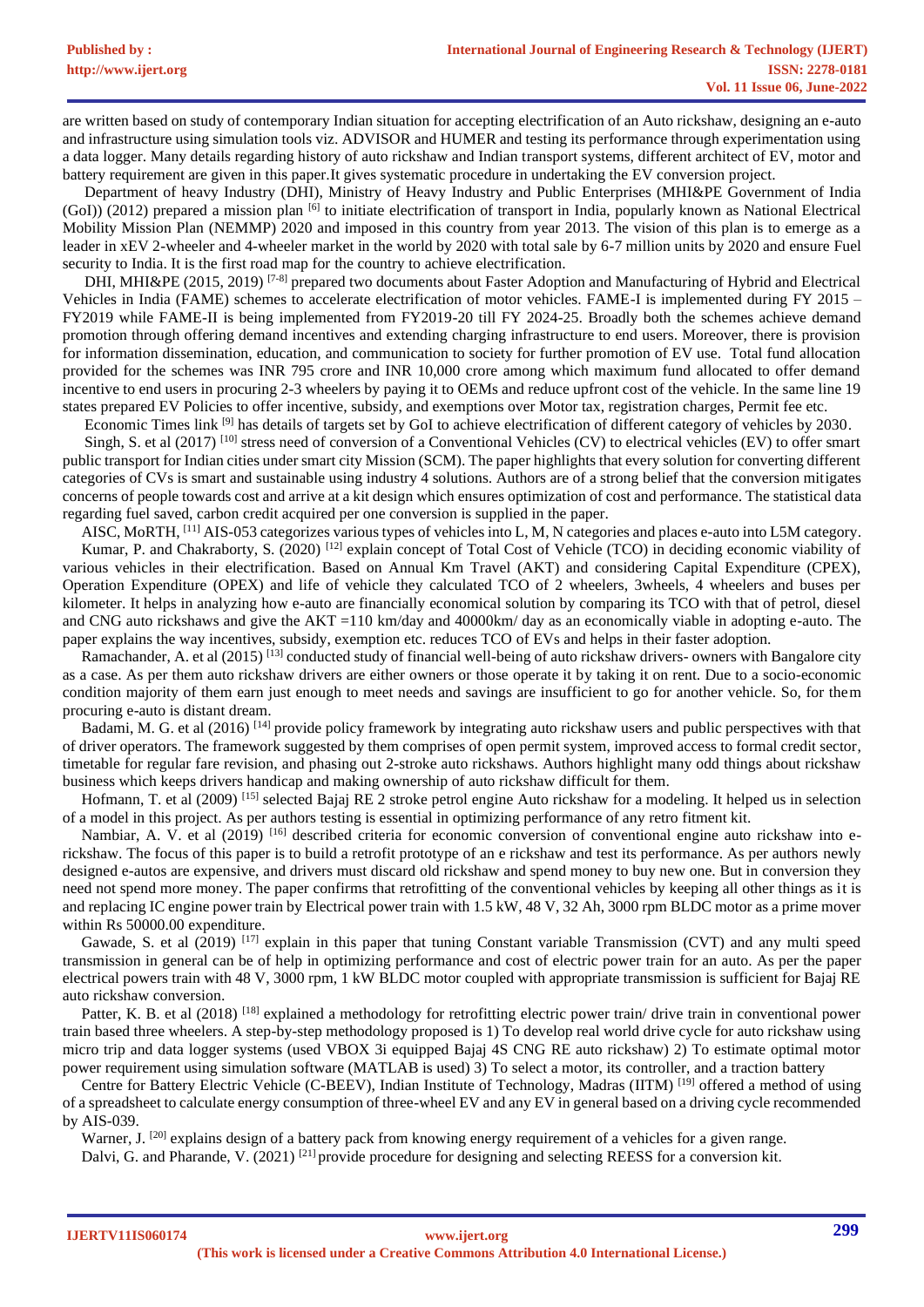Loganathan, M. K. et al. <sup>[22]</sup> provides Multi-criteria Decision Making (MCDM) based procedure in selecting low cost and optimal energy capacity battery for EV conversion.

Santhanagopalan, J. (2015)<sup>[23]</sup> offers design analysis of large lithium-ion battery systems with mathematically modeling of everything about cells and packs. It is the extensive literature that helped us in designing and revising out battery pack for E-TAR

Sreejith, R. and Rajagopal, K. R. <sup>[24]</sup> explains procedure for selection of battery and motor based on power, torque and energy requirement of a vehicle.

Vashistha, V. et al. [25] helps in selection of a Brushless Permanent Magnet Direct Current (BLPMDC) motor due to its advantages Mishra, P. et al  $(2013)$ <sup>[26]</sup> provide optimization criteria of power rating of a motor

Gorantla, S. et al. (2018) [27] helps in Modification of drive train for EV conversion

Mehta, R. et al (2014) <sup>[28]</sup> explain conversion of a CNG powered Auto rickshaw into an electrical rickshaw and insist that modular design, short range, and low speed operation of auto rickshaw makes it ideal candidate for electrification and for use of battery swapping technology. To make it affordable to existing rickshaw driver-operators, authors stress needs of considering constraints viz. cost, sizing and dimension and safety in designing a conversion kit. In the kit a chain drive used between a motor and a differential to transmit drive to wheels.

Automotive Industry Standard Committee (AISC)<sup>[29]</sup>, drafted Automotive Industry Standard (AIS) viz. AIS-123 for designing and testing various motor vehicles being sold by OEMs in India for Ministry of Road Transport and Highways (MoRTH), GoI. This and other associated standards not only help in providing criteria for Type Approval (TA) for new vehicles before their launch but also for analyzing their performance. In general, there are procedures, equipment, range described in them

AVSC, BIS. IS 11825:1986 [30] Method of Weighment of Automotive vehicles. New Delhi: Bureau of Indian Standards, 1986. AISC, MoRTH, GoI<sup>[31]</sup> provides procedure for measuring starting gradeability of any motor vehicle in India.

Retro-fitment of auto rickshaw has been studies by various authors and organizations with different objectives and under different circumstances. Many have studied conventional auto rickshaw and their drawbacks and necessity of replacing them by E-autos for achieving energy security and reducing urban issues related to pollution created. The process of designing requisite retro fitment kit in the form of electrical drive train, fitting it on a target auto rickshaw and testing such retrofitted E-auto is explained by different authors. Literature related to different E-three-wheeler manufacturers and assemblers, retrofitter is also studied along with research papers related to auto rickshaw transport and about socio economic conditions of rickshaw drivers.

As per literature surveyed the gap noticed is as follows: -

- 1. Electrification of auto rickshaw is vital <sup>[1]</sup> for ensuring energy security and reducing urban pollution and related issues.
- 2. Despite of providing substantial demand incentives to reduce upfront cost of E-auto over last 6 years e-auto adoption is not up to the targets set.
- 3. Socio economic condition of drivers is poor to bear TCO of new e-auto and e-rickshaw even under all sorts of incentives, concessions, exemptions, and retro fitment with an optimized kit can further lower TCO to enable existing auto drivers to adopt e-rickshaw.
- 4. Large number of units in Operation (UIO) with remaining life more than 6 years are 3 million auto rickshaws, that currently operating in country, can be converted in e-auto/ e-rickshaw.
- 5. Retro fitment kit to convert C-TAR into E-auto/ rickshaw, designed towards performance and cost optimization, shall lower TCO of electrification
- 6. Fast-paced Electrification of auto rickshaw up to mark is possible through retro fitment.
- 7. Performance Analysis of a retro-fitment kit essential for its optimal cost and performance

As per gap analysis it is essential to develop low-cost retro kit, fit it to conventional auto rickshaw, test it for optimal performance, refine the kit using few interactions and validating final kit. It will help in faster adoption of e-auto.

# 2. RATIONALE FOR A PROTOTYPE DEVELOPMENT USING A RETRO-KIT

Prototype is an E-TAR which is an electrical version of a C-TAR and categorized  $[11]$  as L5M. This vehicle is designed from scratch by seven OEMs as per Table 2 and is being sold in our country to attain target of adoption of e-three wheelers. Moreover, other types of three-wheel vehicles viz. e-rickshaw, e-card and L5N are being produced and sold to increase share of e-threewheeler registration as per the table 2. These models, being FAME approved, are eligible for demand incentives  $^{[7]}$ , concessions and exemptions from national and state governments and therefore upfront cost [6] to procure them is less. Despite of this fact the sale of three wheelers and an E-TARs, also referred as e-autos is less and not as per target set.

In our country C-TAR is being produced from late sixties when Bajaj Auto Ltd. (BAL)- a major OEM producing it, got a permission of producing it in collaboration with Piaggio company of Italy. This vehicle witnessed many transitions over the years and now seven OEMs of Indian origin produce and supply it with similar designs not only to Indian customers but also in many Asian countries around. Indian market witnessed its huge popularity and over last two decades 2-3 lakh units have been sold by all the OEMs every year. At present as per the Vaahan Portal of Ministry of Road Transport and Highways (MoRTH), GoI there are more than 5 million C-TAR are in operation among which 2 million are with age more than ten years and remaining 3 million have a remaining life between 5 years to 15 years based on their year of registration. This many UIOs are the first aspect which slows down process of the electrification and can be used to increase a pace through their conversion using a low-cost but optimally performing retro-kit by developing it systematically.

As per Kumar, P. and Chakrabarty, S. (2020) <sup>[12]</sup> economic viability of a motor vehicle depends on Capital Expenditure (CAPEX) to procure it and on Operational Expenditure (OPEX) which it requires over its lifetime. In case of ICE vehicles though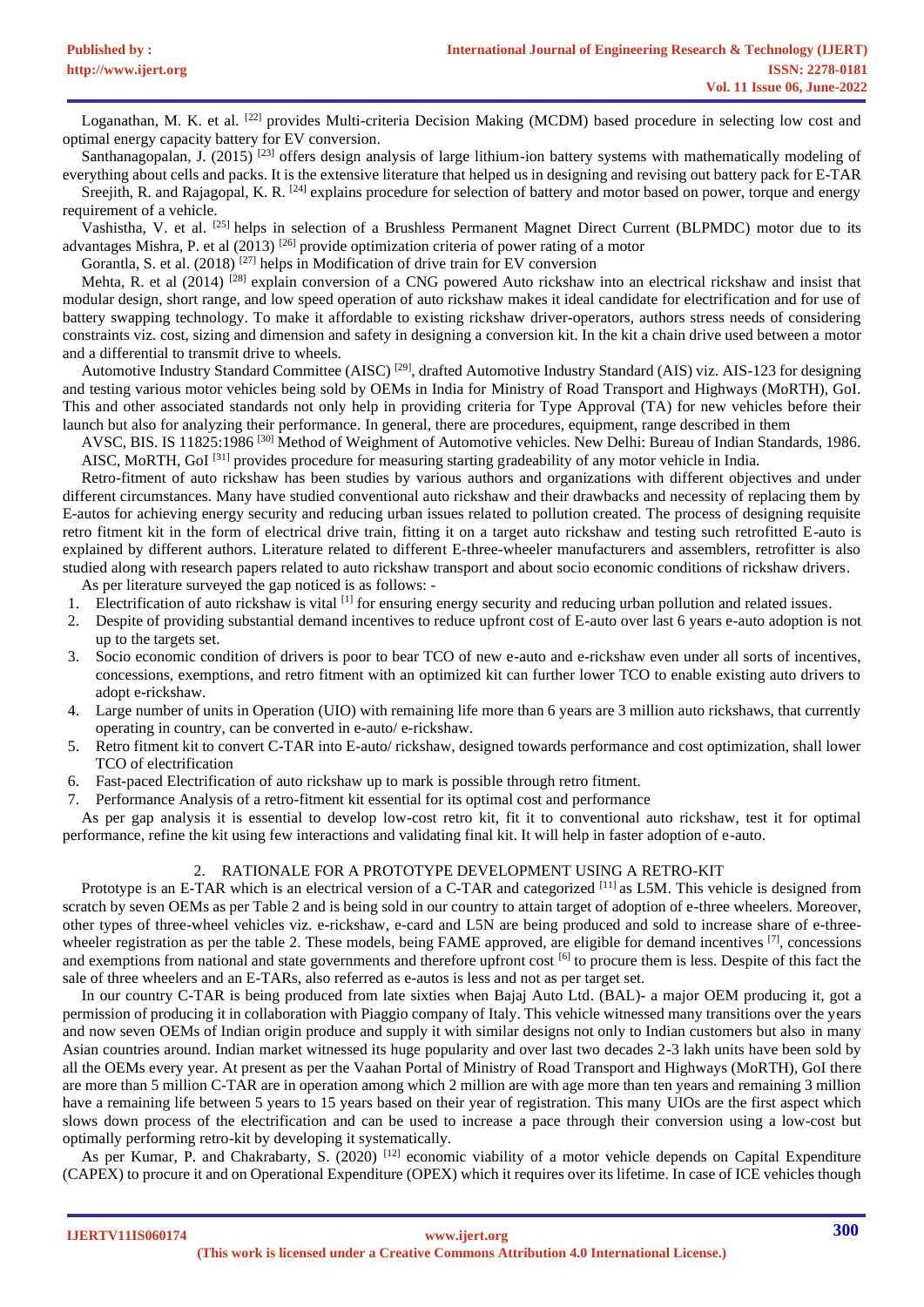CAPEX is less, expenditure over fueling and maintenance is more, and it further increases with market fluctuation of fuel prices. While Capex of EV is more and OPEX for charging and maintenance is less due less electricity charges and a smaller number of parts in drive train as compared to ICE vehicles. Despite of this fact about EVs, they contain a battery as a Rechargeable Electrical Energy Storage System (REESS) which has almost 40-45% of the cost of EVs and it requires replacement as per its cycle life. Under such background it is required to assess the viability of EVs using a concept called Total cost of Ownership (TCO) - an understanding of true cost of buying goods or services over its useful life.

As per this analysis [12] calculated TCO over useful life and then per km of travel. As per Kumar, P. and Chakraborty, S. the value of TOC/km of electrical L5M remains Rs 1.97 per km which is less as compared to that for petrol, diesel and CNG 3 wheelers for 40,000 Km of Annual Km Travelled (AKT) (110km/day) and over its' useful life of 10 years under certain conditions assumed. The paper emphasizes further that by reducing CAPEX of e-rickshaw and increasing utilization it is possible to enhance economic viability of procuring e-three-wheeler and hence E-TAR for auto rickshaw operator-driver.

As per Ramchander, A. et al (2015)<sup>[13]</sup> and Badami, M. G. et al (2016)<sup>[14]</sup> socio-economic conditions of auto rickshaw drivers is not good and further due to other aspects of their profession like blackmailing due to controlled permit policy, traffic cases filed over them, biased perception about an auto rickshaw as mode of transport among Ministry of Urban Development, public, users etc., non- regular and haphazard policy of revision of fares, high cost to revenue ratio of operation, it unlikely to place them and their families above poverty line. Based on this it can be concluded that with existing TCO of new e-auto and e-rickshaw, the existing and prospective rickshaw operators are hardly convinced to procure them. It is required to further lower it by reducing CAPEX of e-auto which is possible by retrofitting their existing rickshaw to EV using a scientifically and systematically designed and developed retro-kit. And for doing so it needs performance analysis of e-auto rickshaw developed using a retro kit.

# 3.1 PROBLEM STATEMENT

#### 3. PROJECT METHODOLOGY

A fast-paced electrification of an C\_TAR as per Thakur [2] is vital for Urban Transport system of India. Despite of huge investment under FAME I and FAME II an adoption of e-auto is relatively slow. Major hurdles in the adoption are- high cost of e-auto, lack of charging infrastructure and lack awareness about alternate charging arrangement, uncertainty about life of a battery and cost of its replacement, High Total Cost of ownership (TCO) in operating new e-auto, and socio economic condition of auto rickshaw driver–operator. Under such circumstances it is essential to offer an affordable solution with minimum TCO. E-rickshaw has emerged as one of the solutions on the basis, but it has some other issues. One more solution is retro fitting an UIO available with auto rickshaw driver- operators with optimally developed retro kit, where CAPEX is further low. It is a sustainable solution which can achieve fast-paced electrification of auto rickshaw by using its body, Chassis, other vehicle systems and replacing an ICE power train with an Electrical power train.

# 3.2 PROJECT OBJECTIVES

The Project Objectives are as under: -

- 1) To select a make and a model of auto rickshaw for conversion using a retro kit
- 2) To design and develop the retro kit considering cost and performance optimization
- 3) To retrofit the auto rickshaw with the kit developed
- 4) To analyze the performance of retrofitted e-rickshaw
- 5) Organization and implementation of the project work

# 3.3 PROTOTYPE DEVELOPMENT

As per the project title an outcome of the project is a gap between desired and actual performance of e-auto with a given development cost. To get this gap, we need to go backward and test a retrofitted e-auto, for this we need the properly developed retrofitted auto, and it is possible to get a retrofitted e-auto if we have properly designed retro fitment kit to fit in the conventional auto selected. Based on such backward planning the complete project work has been organized in completing this project. The step-by-step execution of the project work is as under: -

3.3.1 Selection of Conventional Unit (auto rickshaw) in Operation:

As stated earlier there are six major OEMs who manufacture conventional auto rickshaw. Among them majority produce an auto rickshaw with D+3 seating capacity and only Scooter India Ltd (SIL) supplies the auto with 1+6 capacity. All of them are producing all the four fuel viz. Petrol, Diesel, CNG and LPG auto rickshaws and with Rear Engine Rear Wheel Drive Layout. The of OEMs is as given below: -

- a) Bajaj Auto Ltd. (BAL)
- b) Piaggio Vehicles Pvt Ltd. (PVPL)
- c) TVS Motors Company Pvt Ltd. (TVMCPL)
- d) Mahindra & Mahindra (M&M)
- e) Atul Auto Ltd (AAL)
- f) Scooter India Ltd. (SIL)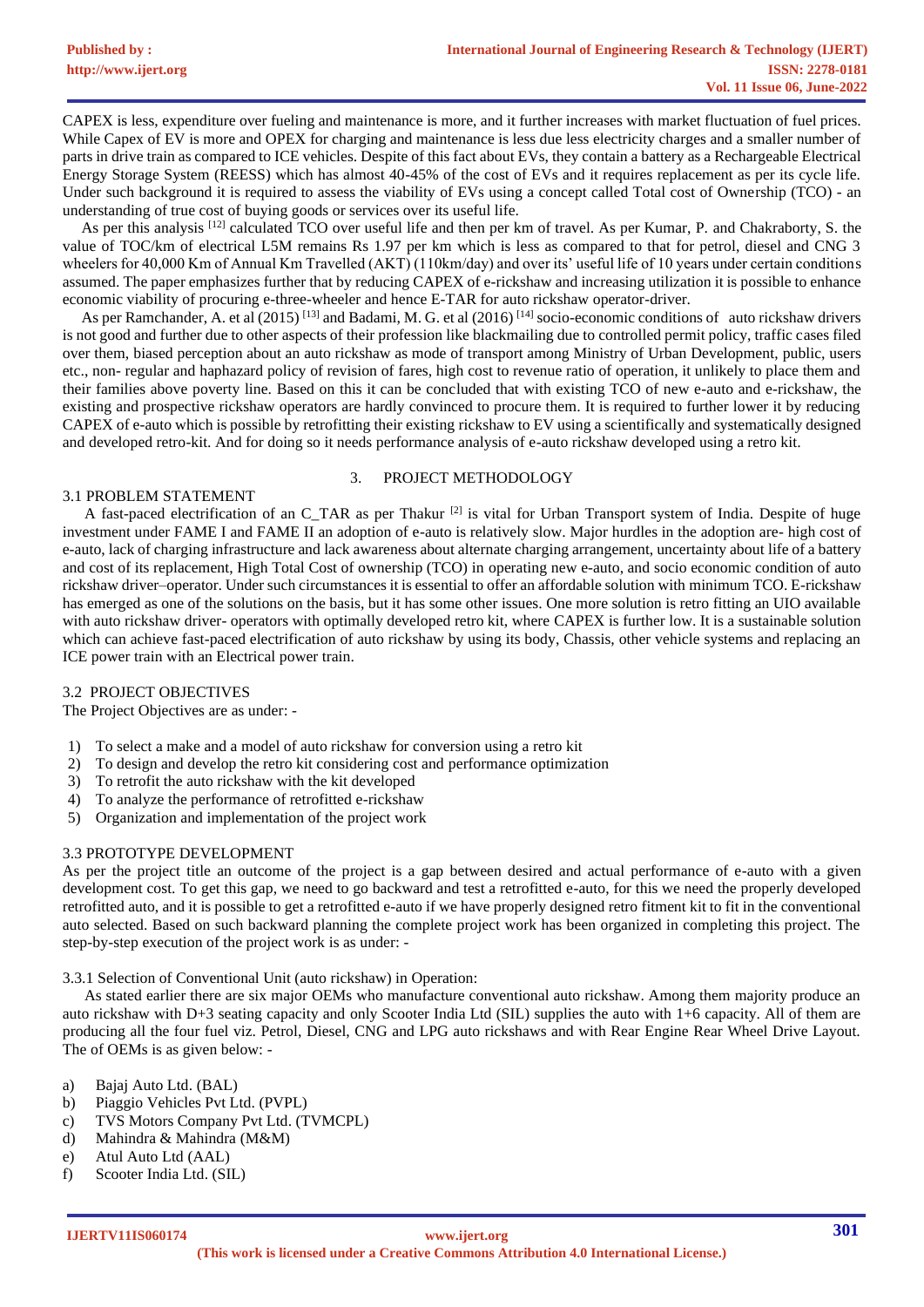Based on certain criteria given under AIS-123, a standard for retrofitting an auto rickshaw a model manufactured by Bajaj Auto Ltd Manufacturing Year (MY) 1996 is selected. It is a 2 stroke, air cooled, Naturally Aspirated (NA), petrol, Rear Engine auto rickshaw. The detailed specification of the auto rickshaw (Hofmann, T. et al 2009) [15] selected is given in Table 5.

The vehicle selected is the rear engine rear wheel drive vehicle equipped with a 2 stroke, single cylinder petrol engine mounted on a transaxle. It is possible to dislocate this engine from the transaxle easily and an electrical power train can be fitted to it by making certain modification as per Nambiar A. V. et al (2019) [16]. In replacing engine, we must remove all associated parts viz. parts of Induction, Exhaust, Ignition, cooling, etc. systems along with cylinder head, cylinder block, piston, crank shaft etc. of the engine. There is no need to change other systems of the vehicle selected.

3.3.2 Design and Development of Retro-kit:

**[Published by :](www.ijert.org)**

Here a retro-kit to be designed and developed is nothing but development of an electrical drive train (EDT). As stated earlier any drive train comprises of a power train and a transmission system connected to supply power and energy to driving wheels. As per Gawade, S, et al (2019)  $^{[17]}$  use of multi reduction transmission reduces motor power and torque requirement and helps in optimization of performance of electric power train. Taking it into consideration it is decided to keep entire transmission same in developing the electrical drive train. Therefore, in designing EDT we are required to identify energy requirement for the auto rickshaw for running a km distance and based on range in Kms expected the energy capacity of battery.

|                  | Taolo +. Detailed Specification of Bajaj RE Tutto Rickshaw (1911 1770) |                                               |
|------------------|------------------------------------------------------------------------|-----------------------------------------------|
| Name of system   | Specification                                                          | Figures                                       |
| Engine           | Single Cylinder, 2 Stroke, naturally aspirated, Forced draft           | 145 CC, 5.15 kW @5000 rpm, 500 Nm @ 5000      |
|                  | air cooled Petrol engine                                               | rpm                                           |
| Transmission     | Transaxle with Multi plate wet clutch, Gear box, differential,         | 4 forward 1 Reverse Gear Box with ratios 0.2, |
|                  | and half shafts                                                        | $0.34$ , $0.54$ and Back axle ratio $0.89$    |
| Chassis and Body | Semi-integral construction with a body, soft top                       | Unladen Weight in kg 277                      |
|                  |                                                                        | Payload in kg 333                             |
|                  |                                                                        | GVW in kg 610                                 |
|                  |                                                                        | Coefficient of Drag (Cad) 0.5                 |
|                  |                                                                        | Coeff of Rolling Resistance (Cr) 0.0011       |
|                  |                                                                        | Frontal Area (Af) 2.52                        |
|                  |                                                                        | Gradeability (%) 12                           |
| Electrical       | Magneto Electrical system with a manual (lever) start                  | 12 Volt.                                      |
| Vehicle systems  | Hydraulic Drum Brake @ F&R                                             | Suitable and efficient for e-auto also        |
|                  | Trailing link front and rear suspension                                |                                               |
|                  | Handle Steering with controls                                          |                                               |

Table 4. Detailed Specification of Bajaj RE Auto Rickshaw (MY 1996)

3.3.3 Identification of Energy Consumption of the Auto Rickshaw: Considering cost and performance optimization as a main criterion following assumptions are made in identification of energy consumption: -

a) Max. speed of auto rickshaw 25 kmph

b) Range of the vehicle 55 Km

c) Velocity of air 5 km/hr.  $5<sup>0</sup>$ 

d) Gradeability

e) Driving cycle used IDC as per AIS -039

Based on the assumptions made and the specifications of the Chassis and Body of the selected auto rickshaw quoted in Table 5 the power and energy consumption is calculated using Theory of vehicle dynamics [18] (Patter, K. B. et al 2018) and by preparing a spread sheet for 3-wheeler using Indian Driving Cycle (IDC) data  $[19]$  are used in it. The values of resistive forces viz. Aerodynamic drag, Force due to rolling resistance, Force due to Gradient resistance, Force for vehicle acceleration which the auto rickshaw experience, power consumed over Indian driving cycle along with energy consumption are as per Table 6.

As we are using a four-speed gearbox with ratios 0.2, 0.34, 0.54 and 0.89 and back axle ratio of 0.24 we consider energy consumption on leveled road in designing battery/ REESS and selecting a traction motor and its controller.

Table 5. Details of Resistive Forces and Calculation of Vehicle Energy Consumption

|                |                                                                | ~       |          |
|----------------|----------------------------------------------------------------|---------|----------|
| Sr. No.        | Entity                                                         | Unit    | Value    |
|                | Force due to aerodynamic drag (Fad)                            | N       | 4.8323   |
| $\mathfrak{D}$ | Force due to rolling resistance (Fr)                           | N       | 77.79    |
| 3              | Force due climbing resistance (Fg)                             | N       | 625.51   |
|                | Force for vehicle acceleration (Fa)                            | N       | Mxa      |
| 5              | Tractive force (FTract) with zero gradient                     | N       | 82.6223  |
| 6              | Tractive force (FTract) with 12% gradient                      | N       | 708.1323 |
|                | Power required Ptract for zero gradient                        | W/ Nm/s | 573.77   |
| 8              | Power required Ptract for 12% gradient                         | W/Nm/s  | 4917.59  |
| 9              | Energy consumed over IDC on leveled road                       | Wh      | 21.067   |
| 10             | Energy consumption on leveled road                             | Wh/Km   | 32.017   |
| 11             | Battery Energy Capacity for 55 km range on zero grade          | Wh      | 1760.94  |
| 12             | Energy consumed over IDC on road with 12% grade                | Wh      | 43.7499  |
| 13             | Energy consumption on road with 12% grade                      | Wh/Km   | 66.4829  |
| 14             | Battery Energy Capacity for 55 km range on road with 12% grade | Wh      | 3656.55  |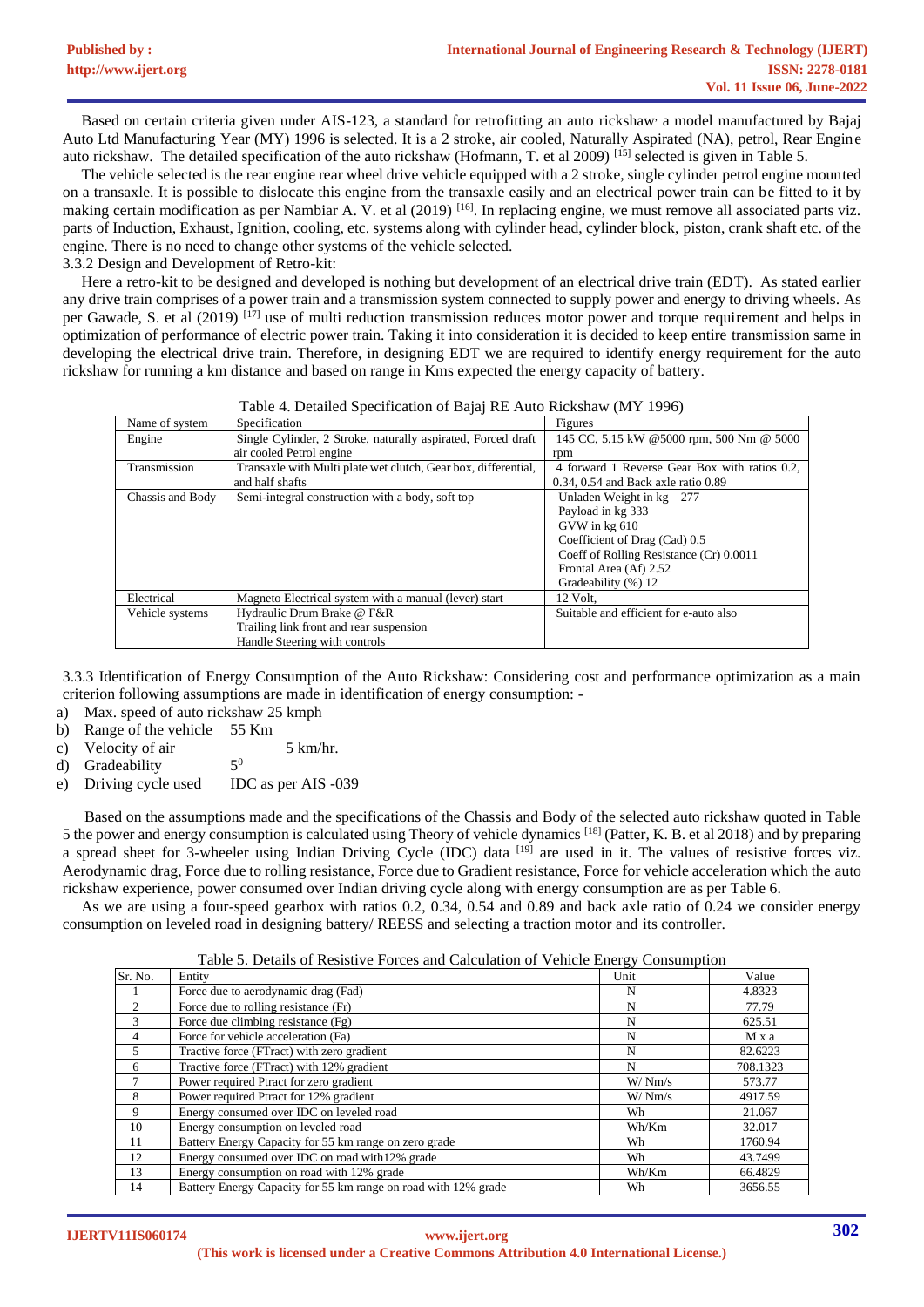3.3.4 Design of Battery: Energy required for getting desired range of vehicle is the basis of deciding energy capacity and designing Rechargeable Electrical Energy Storage System. (Warner, J. 2009) [20, 21] For the selected auto rickshaw with 55 km range and using gearbox reduction (Gr) and Back axle reduction (Ar) a battery capacity can be optimized using multi criteria decision making  $[22, 23]$ . As per table energy capacity required is 1760.94 Wh (1.76 kWh). Considering an ideal condition as far as transmission efficiency of 100% and use of battery energy as 100% SOC the battery design is carried out and REESS specification is as per table 7.

| Table 6: REESS Specifications |                                   |                                                        |  |
|-------------------------------|-----------------------------------|--------------------------------------------------------|--|
| Sr No                         | Particular                        | <b>Ouantity</b>                                        |  |
| A                             | <b>Requirement of REESS</b>       |                                                        |  |
|                               | Energy capacity in kWh            | 1.76                                                   |  |
| 2                             | System voltage in Volt            | 48                                                     |  |
| 3                             | Current capacity of battery in Ah | 36.67                                                  |  |
| B                             | Cell Specification                |                                                        |  |
|                               | Make                              |                                                        |  |
| $\overline{2}$                | Chemistry                         | LiFePO4                                                |  |
| 3                             | Form Factor                       | 32650 Cylindrical with $\Phi$ 32 mm x 65 mm            |  |
| 4                             | Voltage Nominal/peak/Minimum      | 3.2/3.65/2.8                                           |  |
| 5                             | Current capacity in mAh           | 6000                                                   |  |
| 6                             | Weight in gm                      | 0.141                                                  |  |
| $\mathcal{C}$                 | <b>Battery Pack Design</b>        |                                                        |  |
|                               | Configuration                     | 6P15S                                                  |  |
| $\overline{2}$                | No of cells                       | 90                                                     |  |
| 3                             | <b>BMS</b>                        | LiFePO4 15 S 48V with 60 A charging/ discharge current |  |
| D                             | <b>Battery Charger</b>            | CCCV 5Ah current and 48 V slow charger                 |  |
| E                             | Charge & discharge socket         | As per amperage                                        |  |
| $\mathbf{F}$                  | Manual Cut out                    | Two level 60 Ah                                        |  |

3.3.4 Identification Traction motor and controller: After having identified system voltage and knowing torque requirement a traction motor and corresponding motor controller is identified. Among various motor available and their relative advantages and disadvantages (Vashistha, V. et al 2020 and Mishra, P. et al 2013)  $[24, 25, 26]$  and further using benchmarking of selection of motor for this operation both from field and quoted in literature surveyed [10, 16, 18] a Brushless Permanent Magnet Direct Current (BLPMDC) motor is selected for the EDT. To achieve cost and performance optimization the BLPMDC motor with the specification given in Table 8 is selected.

| Table 7: Specification of Traction motor Selected |                              |                      |
|---------------------------------------------------|------------------------------|----------------------|
| Sr. No.                                           | Description                  | Values               |
|                                                   |                              |                      |
|                                                   | Make                         | <b>Swiss</b>         |
| $\mathfrak{D}$                                    | <b>Identification No</b>     | SAP-1851AB           |
| 3                                                 | Nomenclature                 | <b>BLDC</b>          |
| $\overline{4}$                                    | <b>Rated Voltage</b>         | 48                   |
| 5.                                                | Rated power                  | 1000 W               |
| 6                                                 | Rated speed                  | $3000$ rpm           |
|                                                   | On load max torque           | $>220$ Nm            |
| 8                                                 | Rated current                | 26A                  |
| 9                                                 | No load current              | <4.5 A               |
| 10                                                | Running current              | $12 - 15$            |
| 11                                                | <b>Operating Temperature</b> | $-20^0$ to $100^0$ c |
| 12                                                | Weight                       | $4.9$ Kg             |
| 13                                                | Wire length                  | 1250                 |

| Lable 8: Specification of Motor Power Controller |                          |                              |  |
|--------------------------------------------------|--------------------------|------------------------------|--|
| Sr. No.                                          | Description              | Values                       |  |
|                                                  | Make                     | <b>Swiss</b>                 |  |
| $\mathfrak{D}$                                   | <b>Identification No</b> | SAP-0985                     |  |
| 3                                                | Nomenclature             | <b>BLDC</b> Motor Controller |  |
| 4                                                | Type                     | 1000W 48 V                   |  |
|                                                  | Rated Max. power         | 1000 W                       |  |
| 6                                                | No of MOSFET             | 24                           |  |
|                                                  | Voltage range            | 42-60 $V$                    |  |
| 8                                                | Low voltage protection   | 42 V                         |  |
| 9                                                | Braking system           | Electronics                  |  |
| 10                                               | Current limit            | Programmable up to 50 A      |  |
| 11                                               | Motor Angle              | $120^{0}$                    |  |
| 12                                               | Speedometer              | Analogue/Digital             |  |
| 13                                               | Efficiency               | $>85\%$                      |  |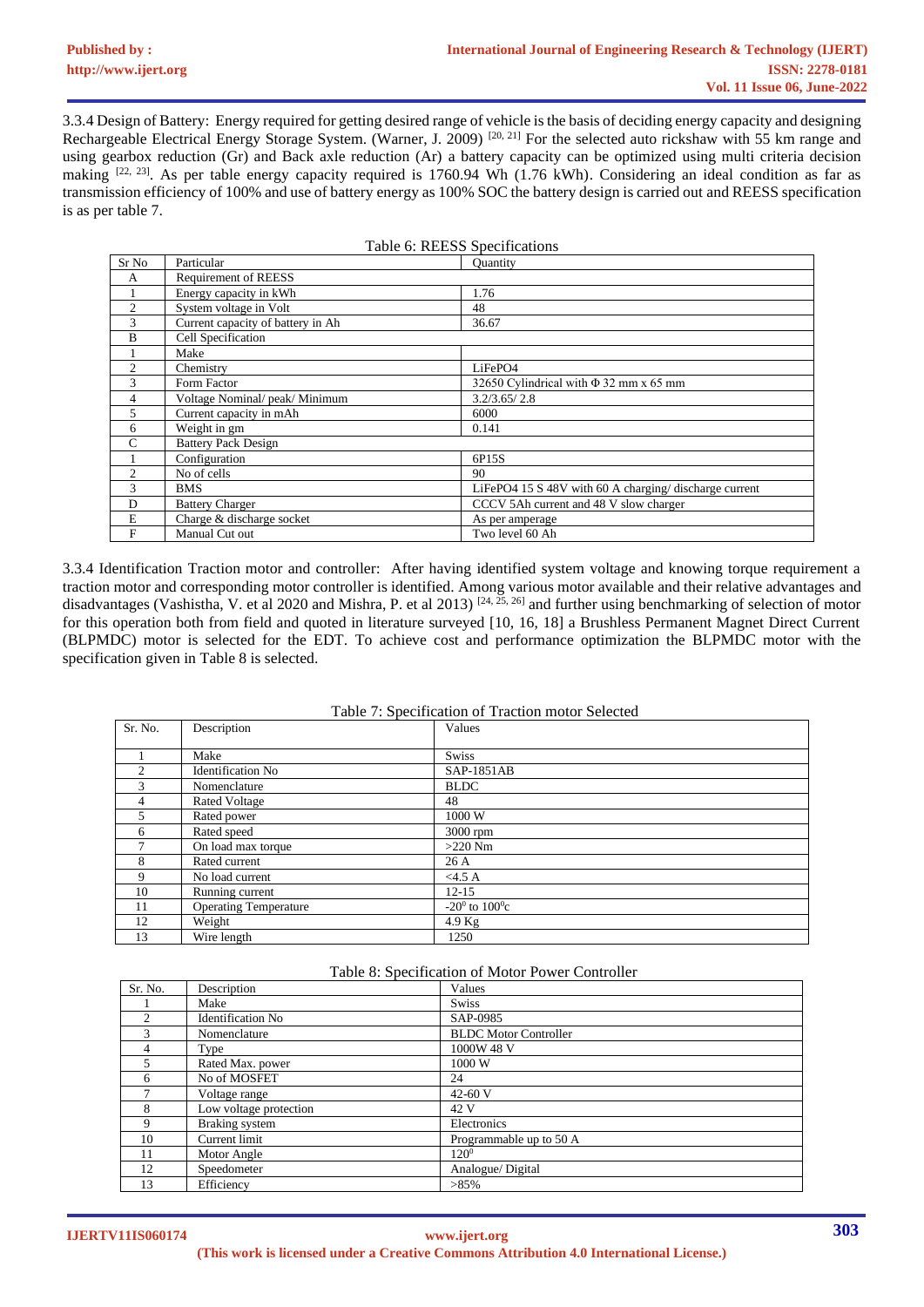| 14 | Enclosure             | High grade aluminum $220x120x55$ mm                                 |
|----|-----------------------|---------------------------------------------------------------------|
|    | Weight                | $1.5 \text{ Kg}$                                                    |
| 16 | Hole on hole gap      | 140                                                                 |
|    | Operating temperature | $0 - 50^0C$                                                         |
| 18 | Protection            | Low battery, Throttle error, hall sensor failure, over current $\&$ |
|    |                       | Voltage, Transition Surge, and theft                                |

#### Table 9: Specification of the e-Throttle selected

| Sr.<br>No. | Description              | Values                            |
|------------|--------------------------|-----------------------------------|
|            | Product make             | Prakash                           |
|            | <b>Identification No</b> | D <sub>6</sub>                    |
|            | Nomenclature             | Double switch electronic throttle |
|            | <b>Operating Voltage</b> | $0.8 - 4.1$ V                     |
|            | Technology               | Hall sensor                       |

3.3.5 Design and production of Modified clutch shaft and Motor Mounting Bracket: The retro kit which is EDT in which the Electrical Power Train (EPT) comprises (Mulhall, P. et al 2010, Nambiar et al 2019, and Gorantla, S, et al 2018) [27] of a traction motor, a motor controller, a SOC display cum speedometer, an Electronic Throttle, Power key switch and REESS and cables/connectors/ fasteners/ a bracket/ a coupler which put them together to act as an electrical power train. The block diagram of E-DT with a transaxle and an EPT given in Fig. 1

In the given block diagram connections among various units are mechanical, electrical, unidirectional, and bidirectional in nature (Mehta, R. et al 2014) <sup>[28]</sup> For example TA and TM are connected mechanically using a coupling and a motor locating bracket. TM and MC are connected using cables and connectors to supply electrical power to TM and signals from TM sensors to MC. MC is connected to REESS for receiving DC power to convert it into AC power. Moreover, MC is connected to units viz. Power switch, electronic throttle, SOC Indicator cum speedometer, and Malfunction Indicator Lamp (MLI). Also, REESS is connected to battery charger during charging and to various gadgets like cell phone, vehicle



Fig. 1. Block Diagram of Electrical Drive Train

(Legends: MC- Motor Controller, TM – Traction Motor, TA- Transaxle, PS –Power Switch, ET – Electronic Throttle, SOC State of charge, MLI – Malfunctioning Lamp Indicator)

control Unit, and so forth for certain smart functions.

Two parts are designed and manufactured for connecting the traction motor to the transaxle namely a modified coupler cum clutch shaft and a Traction Motor mounting bracket. Other electrical connectors, cables, sockets, MCB, are procured from market as per need.

Retro Fitment of e-Auto: As the kit  $^{[28]}$  comprises of many parts among which TA is mounted on its mounting and all are designed and developed systematically a retro fitment of e-auto is easy task. Part wise location given in table 11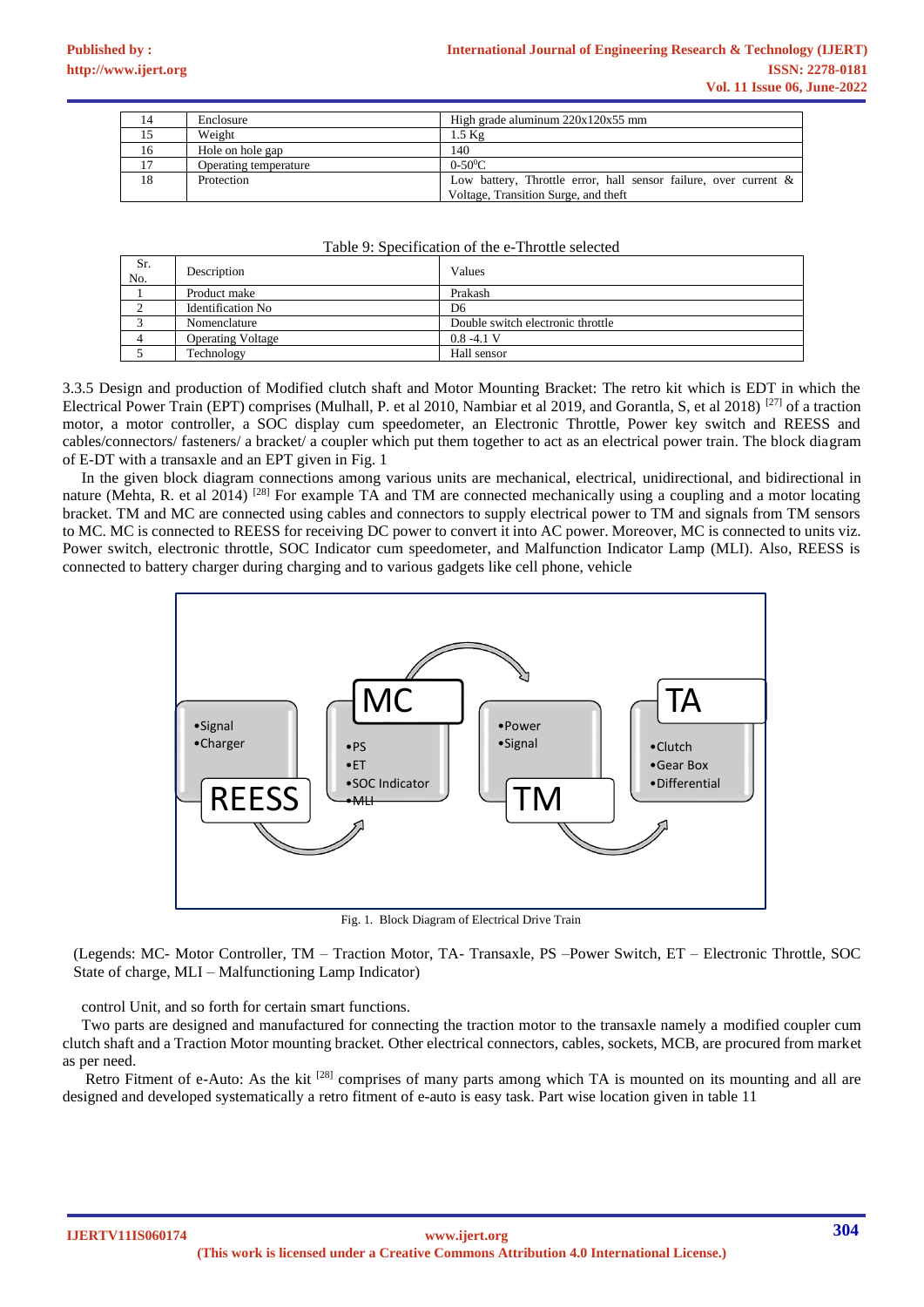| Table 10. Code of Practice <sup>[29]</sup> for Fitment of Electric Power Train Kit |                                                    |                                                                |  |
|------------------------------------------------------------------------------------|----------------------------------------------------|----------------------------------------------------------------|--|
| <b>PART</b>                                                                        | <b>LOCATION</b>                                    | <b>INSTRUCTION IF ANY</b>                                      |  |
| Transaxle                                                                          | Rear side on TA mounting                           | Engine and TA are mounted on same mounting located on          |  |
|                                                                                    |                                                    | frame of an auto rickshaw                                      |  |
| <b>Traction Motor</b>                                                              | On Magneto side crankcase using a L shape          | L-shape bracket is located using engine stub 4 tapped holes,   |  |
|                                                                                    | <b>Bracket</b>                                     | Motor is fasted to a vertical bracket arm                      |  |
| Traction<br>Motor                                                                  | Inside crank case using RH crankcase bearing       | This is critical assembly which needs to do carefully with     |  |
| Shaft                                                                              | and fitted to a coupler of a modified clutch shaft | respect to balancing                                           |  |
| REESS & Motor                                                                      | Behind passenger compartment inside battery        | Battery Box is fixed to a portion of pace available keeping a  |  |
| controller                                                                         | casing rigidly fitted to auto rickshaw body        | place for fitting motor controller on one side                 |  |
|                                                                                    | portion behind passenger seat.                     |                                                                |  |
| E-Throttle, Power                                                                  | On handlebar and dashboard of auto rickshaw        | Using proper gauge cables all three units needs to connect to  |  |
| switch.<br>SOC.                                                                    |                                                    | motor controller terminals and socket and guiding them through |  |
| indicator<br>cum                                                                   |                                                    | conduit for safety and protection.                             |  |
| speedometer                                                                        |                                                    |                                                                |  |

3.3.6 Testing, Analysis and Result: For testing performance of this newly developed and a unique kind of retrofitted auto rickshaw the best way is to use standards set in our country by Automotive Industry Standard Committee (AISC) and published on Automotive Research Association of India (ARAI) website. The list of standards considered for deciding testing and analysis in this project are as given in Table 12.

Table 11: List of AIS used for testing Electric Power Train Vehicles

| Table 11. List of Als used for testing Electric Fower Train Venicles |                    |                                                              |                                                          |  |  |  |  |  |
|----------------------------------------------------------------------|--------------------|--------------------------------------------------------------|----------------------------------------------------------|--|--|--|--|--|
| Sr.                                                                  | AIS No             | Title of the standard                                        | Performance parameter                                    |  |  |  |  |  |
| No.                                                                  |                    |                                                              |                                                          |  |  |  |  |  |
|                                                                      | $123$ (part 3)     | CMVR Type Approval of Electrical Propulsion                  | Vehicle Weighment                                        |  |  |  |  |  |
|                                                                      |                    | Kit Intended for conversion of vehicle for pure              | Coast down                                               |  |  |  |  |  |
|                                                                      |                    | electrical operation                                         | Gradeability                                             |  |  |  |  |  |
|                                                                      |                    |                                                              | Electrical range and energy consumption                  |  |  |  |  |  |
|                                                                      | 003/1999           | Automotive vehicle-starting gradeability                     | % Starting Grade negotiable                              |  |  |  |  |  |
| 3                                                                    | 039 (rev.1):2015   | EPT Vehicles-Measurement of Electrical energy<br>consumption | kWh/Km                                                   |  |  |  |  |  |
| 4                                                                    | 040 (Rev.1):2015   | EPTV- Method of measuring Range                              | Distance in Km between<br>successive<br>battery charging |  |  |  |  |  |
|                                                                      | $041$ (Rev.1) 2015 | EPTV- Measurement of net and max 30-minute<br>power          | Electrical Motor power testing                           |  |  |  |  |  |

As per non-availability of chassis dynamometer/ data logger and tests required as per project design, road tests are conducted with following variables: -

- a) Nature of road Leveled Road and road with slope (0%, 4%, 8%, 12%,16%)
- b) Payload Passenger weight and luggage
- c) Throttle -0-Wiide open Throttle (WOT)
- d) Performance of vehicle Cruising/ acceleration/ retardation/ Negotiating grade

Equipment, instruments, and gauges used are

- a) Voltmeter
- b) Ammeter –clamp-meter
- c) Multimeter
- d) Vehicle speedometer
- e) Stopwatch f) Tape meter
- g) Dummy load -50Kg

The datasheet  $^{[1]}$  is prepared for noting down readings. As per all AIS related to EV and that for e-auto retrofitted it is required to prepare retrofitted e-auto rickshaw [<sup>26]</sup> for any test using certain steps. They are as under and followed before commencement of testing: -

- a) To inflate Vehicle tires to the pressure specified by the vehicle manufacturers
- b) To lubricate mechanical parts as per manufacturers' specification
- c) To put off auxiliary devices
- d) To move vehicle for running in before commencement of testing
- e) To follow overnight charge procedure at ambient temperature of 20-30 degree centigrade

The test wise criteria and reading taken about vehicle speed (Max), Time taken, Voltmeter (V), Clamp-meter (A), and distance covered as per table 13.

**IJERTV11IS060174**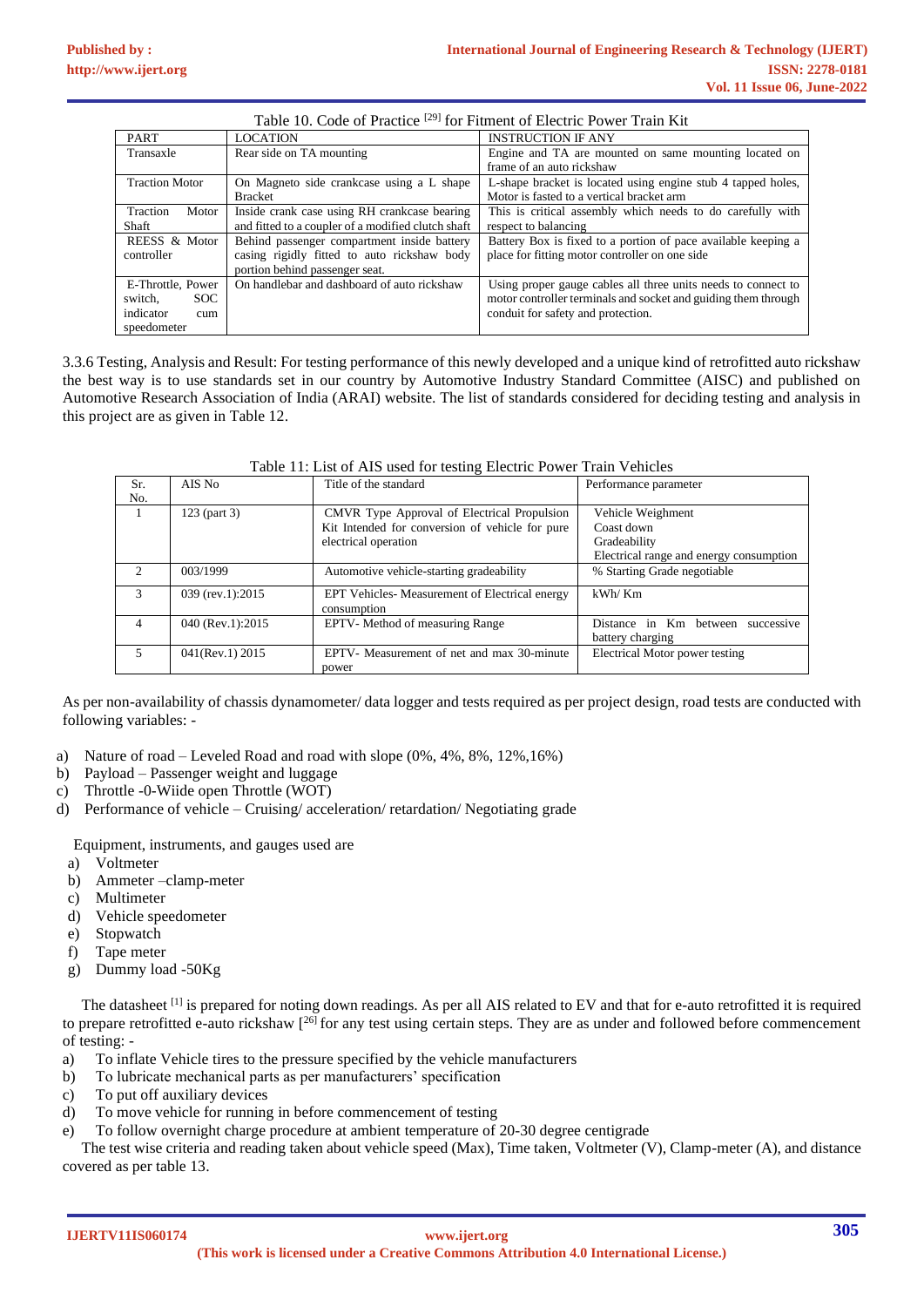| Table 12. Details of testing retrofitted L 17 IR |                  |            |               |                |                                                                  |               |  |  |  |
|--------------------------------------------------|------------------|------------|---------------|----------------|------------------------------------------------------------------|---------------|--|--|--|
| Test No                                          | Payload in<br>Kg | % Grade    | Throttle      | Phase<br>A/D/C | Reading taken IN                                                 | No of reading |  |  |  |
|                                                  | 141              |            |               | А              | $1st$ , 2 <sup>nd</sup> 3 <sup>rd</sup> and 4 <sup>th</sup> gear | 12            |  |  |  |
| $\sim$                                           | 141              |            | $\frac{3}{4}$ | А              | $1st$ , $2nd 3rd$ and $4th$ gear                                 | 12            |  |  |  |
|                                                  | 141              |            | $\frac{1}{2}$ | A              | $1st$ , $2nd 3rd$ and $4th$ gear                                 | 12            |  |  |  |
|                                                  | 141              |            | $\frac{1}{4}$ | А              | $1st$ , $2nd 3rd$ and $4th$ gear                                 | 12            |  |  |  |
|                                                  | 191              |            |               | A              | $1st$ , $2nd 3rd$ and $4th$ gear                                 | 12            |  |  |  |
| 6                                                | 191              | <16        |               | А              | $1st$ , $2nd$ , and $3rd$ gear                                   | 09            |  |  |  |
|                                                  | 191              | $>16$      |               | A              | $1st$ , $2nd$ , and $3rd$ gear                                   | 09            |  |  |  |
| 8                                                | 141              | $>16$      |               | А              | $1st$ , $2nd$ , and $3rd$ gear                                   | 09            |  |  |  |
| 9                                                | 141              | $\leq$ -16 |               | C              | $3rd$ and $4th$ gears                                            | 06            |  |  |  |
|                                                  |                  |            |               |                | Total readings                                                   | 84            |  |  |  |

Table 12: Details of testing retrofitted E-TAR

The objective of this project is to reduce Total Cost of Ownership (TCO) [12] of e-auto through refining a retro fitment kit in terms of optimal performance at lower cost. It is not possible to get there in one go but it required more interaction to reach this destination. Analysis of the retrofitted e-rickshaw as described before is a first step towards that and journey may continue till a retro kit with optimized design develop. That juncture will start fast-paced electrification of auto rickshaw and equally fast reduction in urban pollution of many cities.

#### 4. DATA COLLECTION, COMPILATION, ANALYSIS AND RESULTS

All test data collected using data sheets are compiled using spreadsheet and analyzed <sup>[29]</sup> through comparison and graphs.

# 4.1 WEIGHMENT TEST [30]

Unladen Weight (ULW) of retrofitted rickshaw 260 kg taken on way-bridge at Anewadi toll plaza with necessary steps suggested under ref. [30].

Comparison with e-three-wheel passenger vehicles from selected Indian OEM - Table 14 shows comparison of retrofitted electrical auto rickshaw with those produced by Piaggio Vehicle Pvt. Ltd. (PVPL), Mahindra Electric Mobility Ltd. (MEML), and Kinetic Green Energy and Power Solutions (KGS&PS)

| <b>ATTRIBUTES/ OEM</b>  | <b>PROJECT</b>     | <b>PVPL</b>                                 | <b>MEML</b>    | <b>KGE&amp;PS</b> |
|-------------------------|--------------------|---------------------------------------------|----------------|-------------------|
| Model                   | First              | Ape City                                    | Treo           | Safar             |
| Vehicle category        | L5M                | L5M                                         | L5M            | e-Rickshaw        |
| <b>Seating Capacity</b> | $D+3$              | $D+3$                                       | $D+3$          | $D+4$             |
| <b>GVW/ULW</b>          | 593/333            | 689/389                                     | /377           | 679               |
| Transmission            | Transaxle          | Constant mesh<br>integrated<br>differential | Direct drive,  | E-axle            |
| <b>Battery Type</b>     | Li Ion             | Li Ion                                      | Li Ion         | Li Ion            |
| Specification           | 1.7kWh, 48V, 15 kg | 7.5 kWh, 51.2 V,                            | 6.5 kWh, 48 V, | 4 kWh             |
| <b>Traction Motor</b>   |                    |                                             |                |                   |
| Type                    | <b>BLPMDC</b>      |                                             | <b>BLDC</b>    | <b>BLDC</b>       |
| Specification           | 1 kW, 48 V         | 5.4 kW.                                     | 8kW            | $1.2$ kW          |
| Energy consumption/km   | 32                 | 110                                         | 56.69          |                   |
| Range in km             | 55                 | 80                                          | 130            | 100               |
| Top speed in kmph       | 35                 | 45                                          | 55             |                   |
| % Gradeability          | 12                 | 19                                          | 12.7           | 10.2              |
| Warranty in months      | 36                 | 36                                          | 36             | 36                |
| Cost in Lakh            | 0.83               | 3.41                                        | 3.71           | 1.64              |
|                         |                    |                                             |                |                   |

Table 13: Comparison of Retrofitted E-TAR with Three-wheel EVs of OEMs

#### 5.2 ACCELERATION TEST

These tests are conducted on leveled surface mostly within college premised. Five tests are conducted under this category where for initial four tests throttle is varied from 0.25 to 1 (WOT) and payload is kept same (141Kg) while last test is conducted by increasing payload to 191Kg and only for WOT. Here in all of them the vehicle is accelerated from zero speed to maximum speed with different throttle opening over 37.6 meters.

Test No 1: This is the first test among five conducted within Institute premises on a pavement. To take readings two persons having total weight of 141 kg boarded on the vehicle. The test is conducted with full throttle.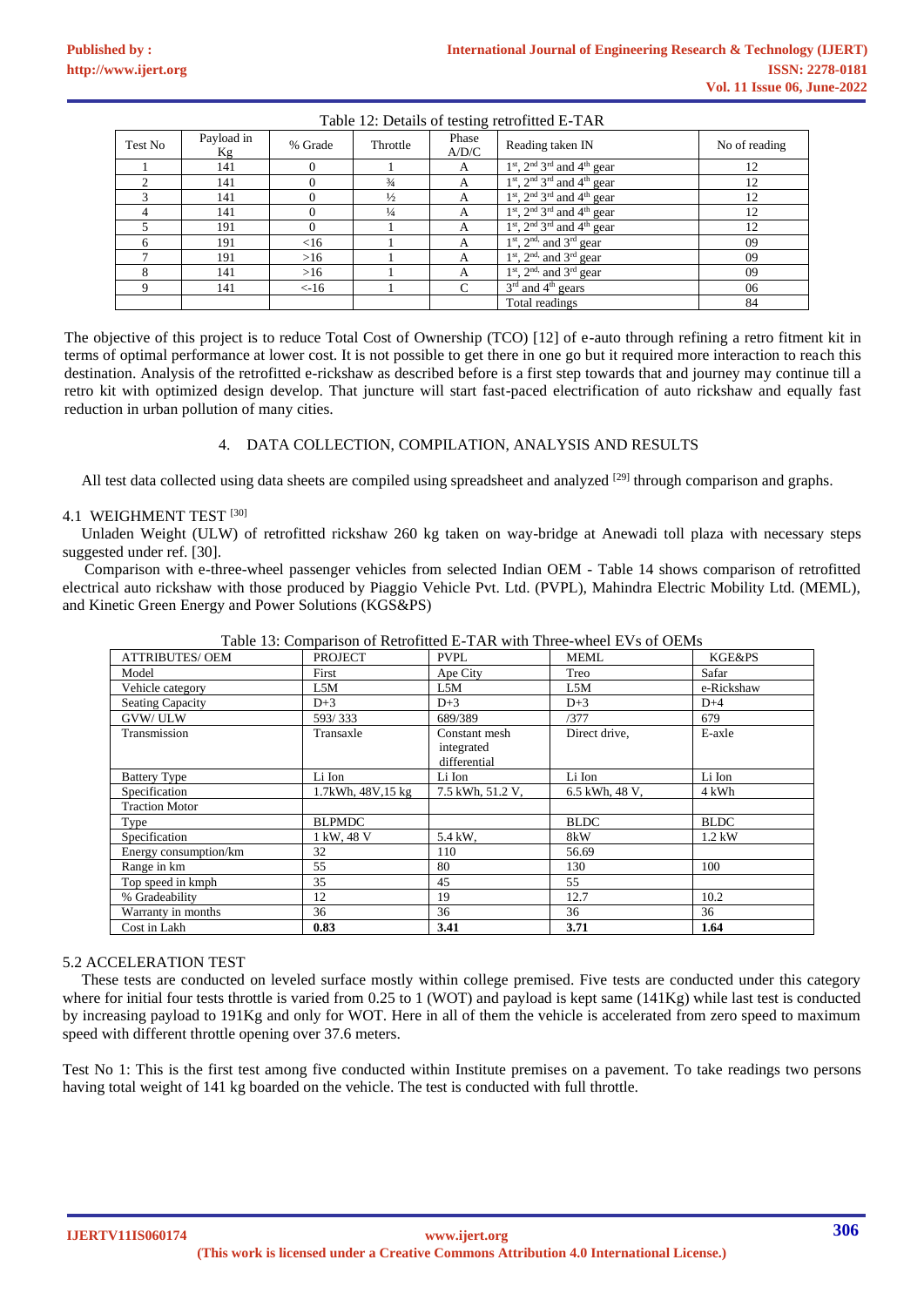

Analysis as per chart no 1 is -Speed of vehicle increases with the gear charge from  $1<sup>st</sup>$  gear to  $4<sup>th</sup>$  gear. There is a positive correlation among the vehicle speed and the power consumed <sup>[31]</sup>. Average speeds attained in first, second, third and fourth gear are 14, 18, 23 and 24 respectively.

Test No 2: This test is conducted with  $\frac{3}{4}$  throttle keeping other variables same as those in test no 1.



Fig. 3. Chart of Gear selected vs Vehicle speed and power consumed

Analysis as per chart no 2 is -Speed of vehicle increases with gear charge from 1<sup>st</sup> gear to 4<sup>th</sup> gear but it is less due to  $3/4$ <sup>th</sup> throttle. There is a positive correlation among the vehicle speed and the power consumed. Average speeds attained in first, second, third and fourth gear are 10, 12, 16 and 28 respectively.

Test No 3: This test is conducted with 1/2 throttle keeping other variable same as those in test no 1.





**IJERTV11IS060174 (This work is licensed under a Creative Commons Attribution 4.0 International License.) <www.ijert.org>**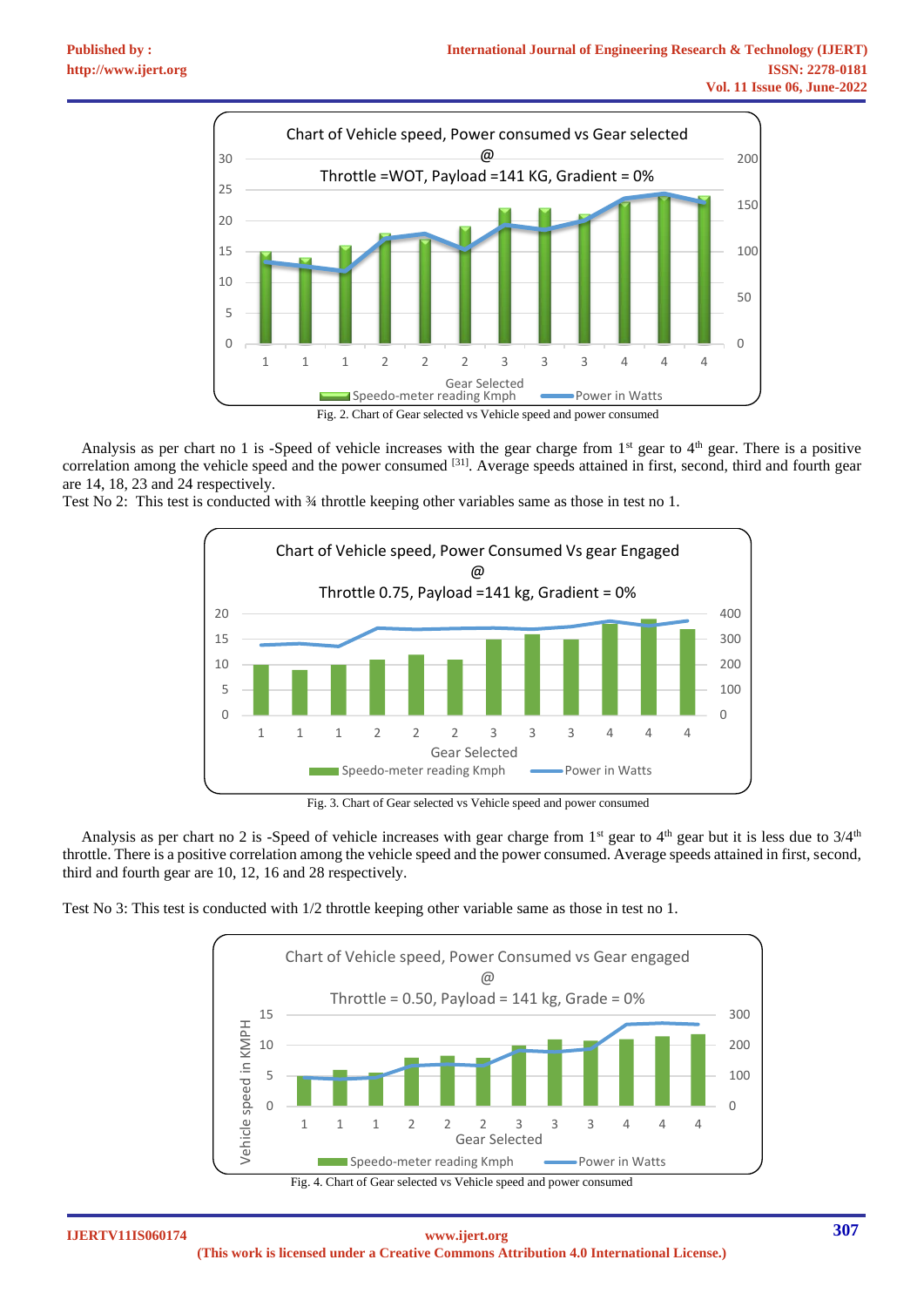Analysis as per chart no 3 is -Speed of vehicle increases with gear charge from 1<sup>st</sup> gear to 4<sup>th</sup> gear but it is less due to  $\frac{1}{2}$  throttle. There is a positive correlation among the vehicle speed and the power consumed. Average speeds attained in first, second, third and fourth gear are 5.5, 8, 11 and 12 respectively.





Fig. 5. Chart of Gear selected vs Vehicle speed and power consumed

Analysis as per chart no 4 is -Speed of vehicle increases with gear charge from  $1<sup>st</sup>$  gear to  $4<sup>th</sup>$  gear but it is very less due to  $1/4$ throttle. There is a positive correlation among the vehicle speed and the power consumed. Average speeds attained in first, second, third and fourth gear are 3, 4, 5, and 10.5 respectively.

Test No 5: This test is conducted with WOT and the payload of 191 kgs by putting dummy load on the vehicle keeping gradient 0% as it is.



Fig. 6. Chart of Gear selected vs Vehicle speed and power consumed

Analysis of chart No 5-By change in the payload a power consumed in attaining max speed has increased and it is 722 W in first gear and 1332 in fourth gear. Relative of the earlier payload of 141 kg the speed of vehicle decreased with max. speed attained by vehicle is 19 kmph.

# 5.3 GRADEABILITY TEST

The tests are conducted based on  $[32]$ . They are conducted on state highway with positive and negative slopes Test No 6: This test is conducted with WOT and the payload of 191 kgs on the state highway outside institute premises with the gradient < 16% negotiated for climbing in first gear, for descending in second gear and again ascending in third gear.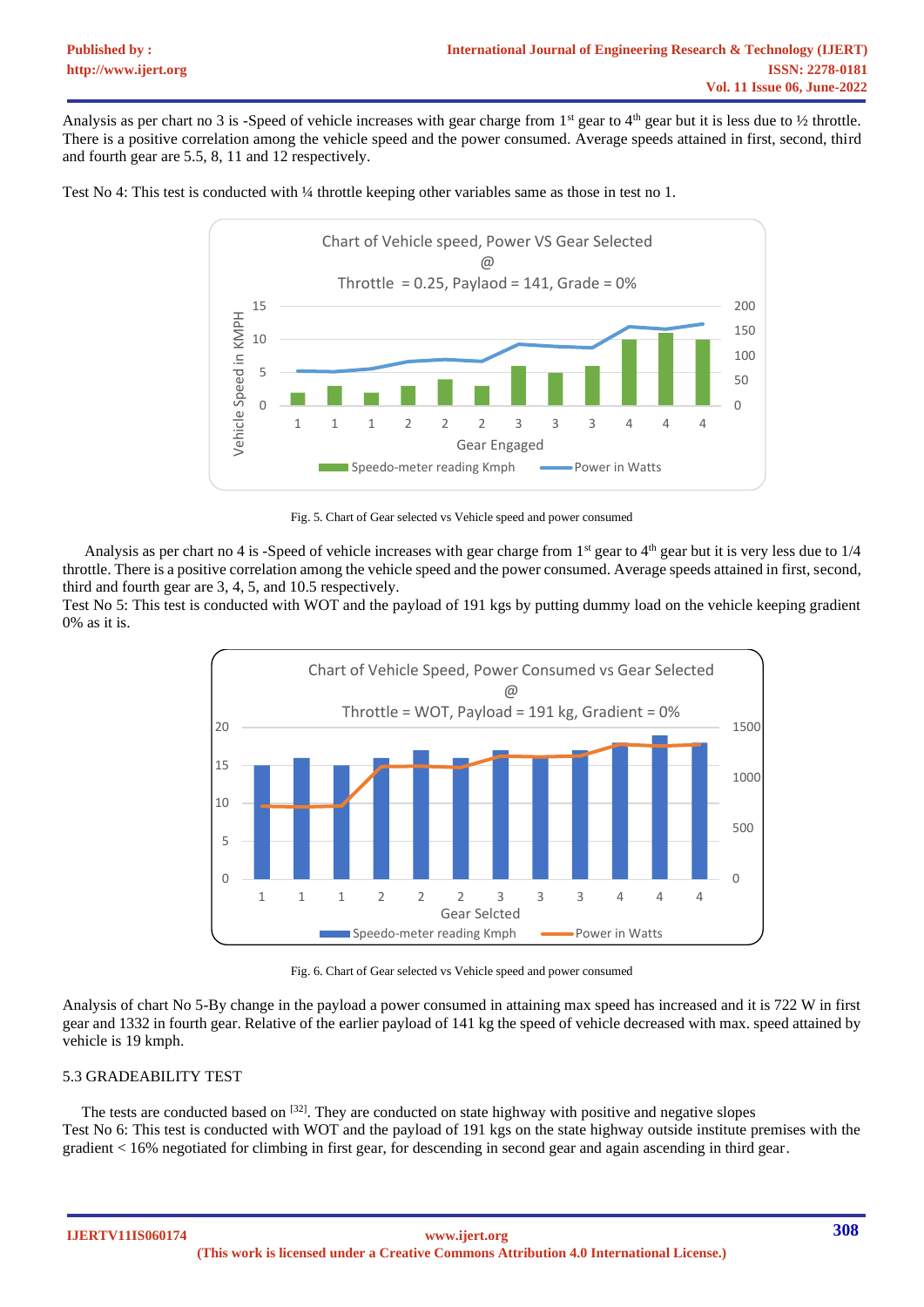

Fig. 7. Chart of Gear selected vs Vehicle speed and power consumed

Analysis of chart no 6-During ascending the grade of < +\_16 speed attained by vehicle is less (11 rpm) which has increased with descending the grade. Further for ascending grade speed decreased and power consumed increased

Test No 7: This test is conducted with WOT and the payload of 191 kgs on the state highway outside institute premises with the gradient > 16% negotiated for climbing.



Fig. 8. Chart of Gear selected vs Vehicle speed and power consumed

Analysis of chart 7 -Vehicle did not climb grade in  $4<sup>th</sup>$  gear due to high payload and greater gradient >16%. Only in first, second and third gear it could climb the grade with higher power 2.1 kW in first gear and minimum power of 1.9kW in third gear.

Test No 8: This test is conducted with WOT and the payload of 141 kgs on the state highway outside institute premises with the gradient >16% negotiated for climbing.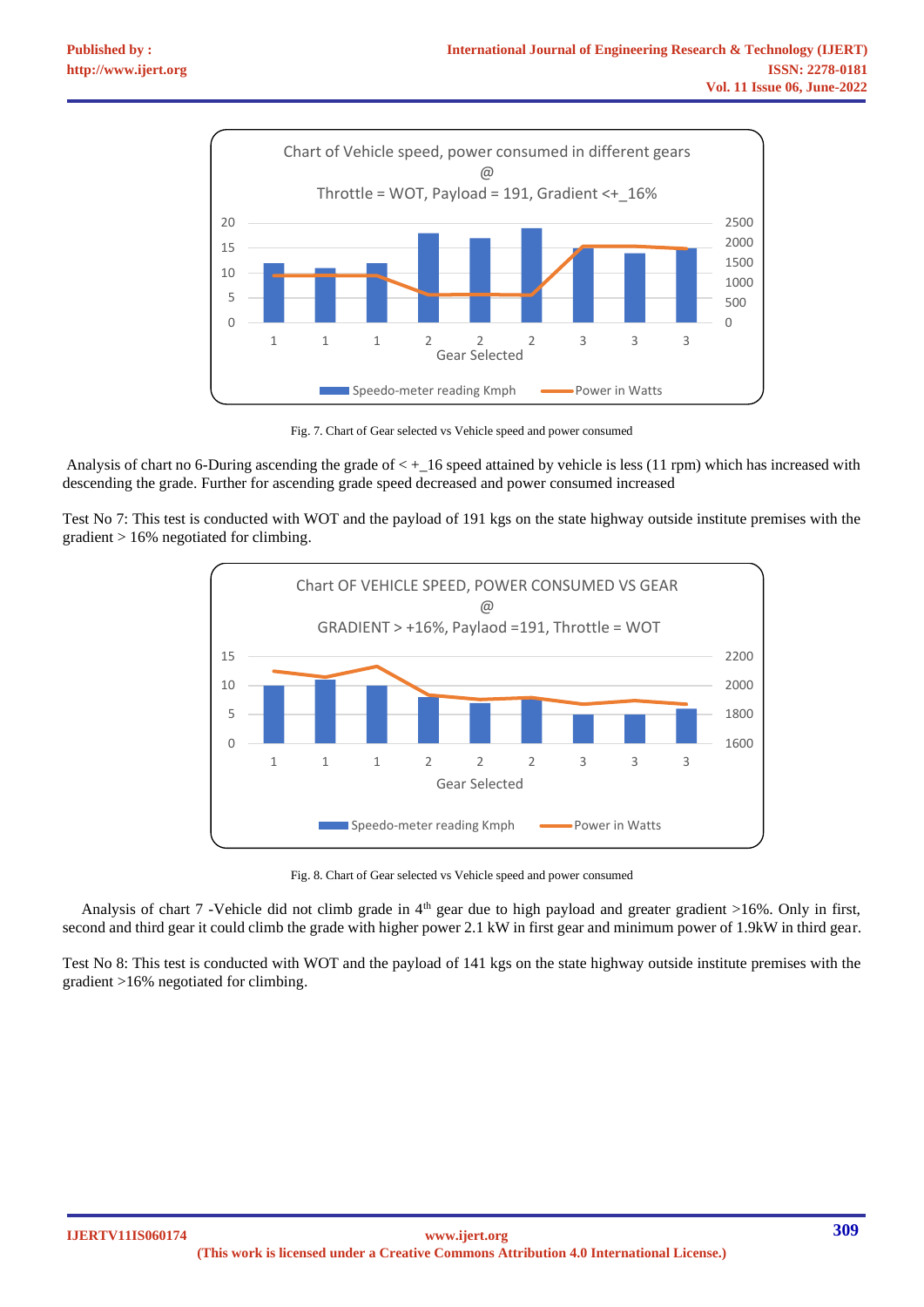

Fig. 9. Chart of Gear selected vs Vehicle speed and power consumed

Analysis of performance based on chart 8- With decrease in the pay load power required to ascend > +16 grade decreased with small increase in the vehicle speed.

# 5.4 CRUISING TEST

The test conducted down-hill at constant vehicle speed.

Test No 9: This test is conducted while the vehicle going down hill



Fig. 10. Chart of Gear selected vs Vehicle speed and power consumed

Performance Analysis of based on the test no 9 as per above chart is -Maximum speed that can be attained while vehicle descending the gradient and speed achieved is 36 kmph. The max. power utilized in this situation is 363.69 watts.

Nine tests are conducted, and data is collected using data sheets. The data then compiled using a spreadsheet and finally results are plotted on charts.

# 6 CONCLUSION AND FUTURE SCOPE OF WORK

As per the tests conducted, and data collected, compiled, and analyzed following are the conclusions.

- 1) There is no rise in the retrofitted E-auto vehicle weight, but it has decreased from its ULW by 6.14%.
- 2) The vehicle converted is like contemporary e-auto rickshaws produced by OEMs. However, cost of conversion including cost of vehicle is 0.83 lac as compared to average on-road cost of 3.20 lakh of e-autos being sold in market. It is 25% of the average cost of OEM e-auto

**IJERTV11IS060174**